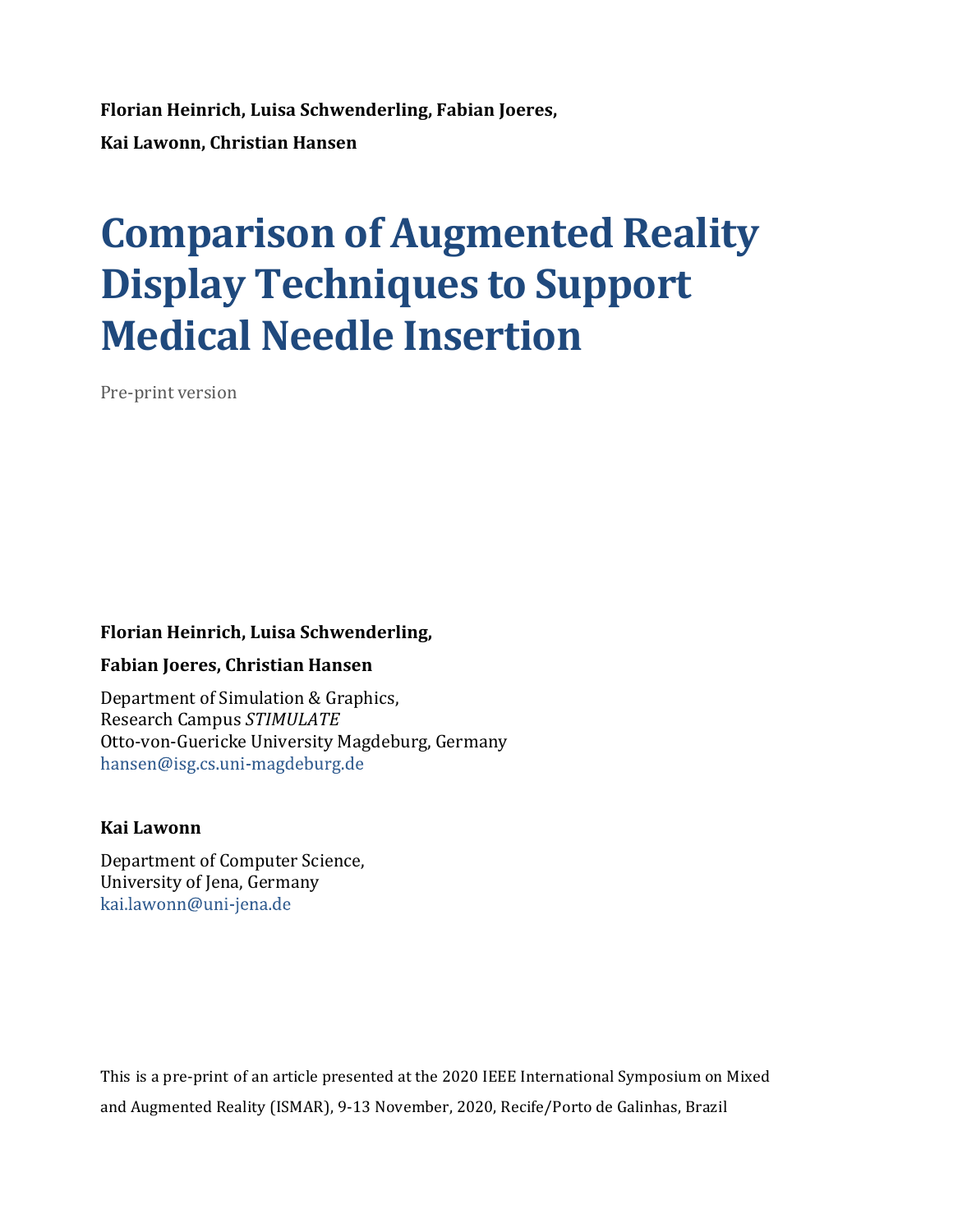# Comparison of Augmented Reality Display Techniques to Support Medical Needle Insertion

Florian Heinrich, Luisa Schwenderling, Fabian Joeres, Kai Lawonn and Christian Hansen



Fig. 1. Needle navigation aid visualized using different display techniques. a) Video see-through visualization on a stationary tablet computer. b) Visualization displayed by an optical see-through head-mounted display. c) Spatial augmented reality visualization directly projected onto a phantom. d) Visualization shown on a monitor.

**Abstract**—Augmented reality (AR) may be a useful technique to overcome issues of conventionally used navigation systems supporting medical needle insertions, like increased mental workload and complicated hand-eye coordination. Previous research primarily focused on the development of AR navigation systems designed for specific displaying devices, but differences between employed methods have not been investigated before. To this end, a user study involving a needle insertion task was conducted comparing different AR display techniques with a monitor-based approach as baseline condition for the visualization of navigation information. A video see-through stationary display, an optical see-through head-mounted display and a spatial AR projector-camera-system were investigated in this comparison. Results suggest advantages of using projected navigation information in terms of lower task completion time, lower angular deviation and affirmative subjective participant feedback. Techniques requiring the intermediate view on screens, i.e. the stationary display and the baseline condition, showed less favorable results. Thus, benefits of providing AR navigation information compared to a conventionally used method could be identified. Significant objective measures results, as well as an identification of advantages and disadvantages of individual display techniques contribute to the development and design of improved needle navigation systems.

**Index Terms**—Medical augmented reality, display techniques, surgical navigation systems, needle guidance, visuospatial task

#### **1 INTRODUCTION**

Compared to open surgery, minimally invasive interventions do not require the patient to be opened, which results in benefits like reduced risk of infections and less damage to healthy tissue [\[7,](#page-7-0) [30\]](#page-8-0). Instead, image guidance methods like radiological imaging are employed to compensate for missing visual and haptic feedback [\[43\]](#page-8-1). Treatments like tumor ablations or tissue biopsies require the precise insertion of needle-shaped instruments. Surgical navigation systems have been developed to further support performing interventionists [\[40\]](#page-8-2). By providing visualizations guiding the needle insertion process, these systems were shown to reduce the procedure time and the number of needed imaging scans, as well as to improve targeting accuracy [\[32,](#page-8-3)[36\]](#page-8-4). Guidance information of conventional navigation systems is usually displayed on external monitors. Frequently consulting these screens interrupts the interventionalist's attention to the patient and increases time pressure and mental workload [\[33\]](#page-8-5). Additionally, the spatial separation of needed visual information and the intervention site results in a complicated hand-eye-coordination [\[5,](#page-7-1) [11\]](#page-7-2). In previous work, the concept of augmented reality (AR) was applied to surgical navigation systems to mitigate these issues by directly superimposing the view on the patient with needed information [\[14\]](#page-7-3).

*Manuscript received xx xxx. 201x; accepted xx xxx. 201x. Date of Publication xx xxx. 201x; date of current version xx xxx. 201x. For information on obtaining reprints of this article, please send e-mail to: reprints@ieee.org. Digital Object Identifier: xx.xxxx/TVCG.201x.xxxxxxx*

Such systems were developed based on different display techniques. In the literature, these techniques are either classified by their augmentation type, i.e. video see-through (VST), optical see-through (OST) and spatial AR [\[39\]](#page-8-6), or their display device type, i.e. head-mounted displays (HMD), handheld devices and projector-camera-systems [\[28,](#page-8-7) [38\]](#page-8-8). The terms spatial AR and projector-based AR are often used synonymously. However, spatial AR is also used to describe VST or OST stationary displays [\[8\]](#page-7-4). AR navigation systems have been developed fitting into each of these categories. Das et al. [\[10\]](#page-7-5) and Wacker et al. [\[46\]](#page-8-9) described VST HMD navigation systems. Suitable visualizations were superimposed on camera views and displayed by head-worn stereoscopic displays. Both works were evaluated by measuring the accuracy of guided needle insertions in radiological images. Bork et al. [\[4\]](#page-7-6) and Seitel et al. [\[44\]](#page-8-10) developed VST navigation systems displaying a camera view on the intervention site on a stationary monitor. Images were augmented with visualizations guiding the insertion process. Needle insertion accuracies were measured to assess both systems' efficacy. Hecht et al. [\[18\]](#page-8-11) applied VST techniques to a handheld smartphone device by superimposing the internal camera view with needle alignment information. They compared their approach with a standard CT-guided method (i.e. without navigation system) and reported favorable results for the AR solution. Most of related work investigating OST AR navigation systems used HMDs to visualize guidance information within the view of the user [\[1,](#page-7-7) [15,](#page-7-8) [20\]](#page-8-12). These systems were positively assessed by measuring accuracy data of guided needle insertion tasks. Fritz et al. [\[13\]](#page-7-9) described a spatial OST monitor positioned in front of an MRI bore to navigate needle insertions. Absolute needle placement errors were evaluated in a phantom study. Efforts regarding projector-camera-systems were mostly made using spatial AR systems directly augmenting the patient with navigation information. Krempien et al. [\[27\]](#page-8-13) evaluated

*<sup>•</sup> F. Heinrich, L. Schwenderling, F. Joeres and C. Hansen are with the University of Magdeburg, Germany, and Research Campus STIMULATE. E-mail: hansen@isg.cs.uni-magdeburg.de.*

*<sup>•</sup> K. Lawonn is with the University of Jena . E-mail: kai.lawonn@uni-jena.de.*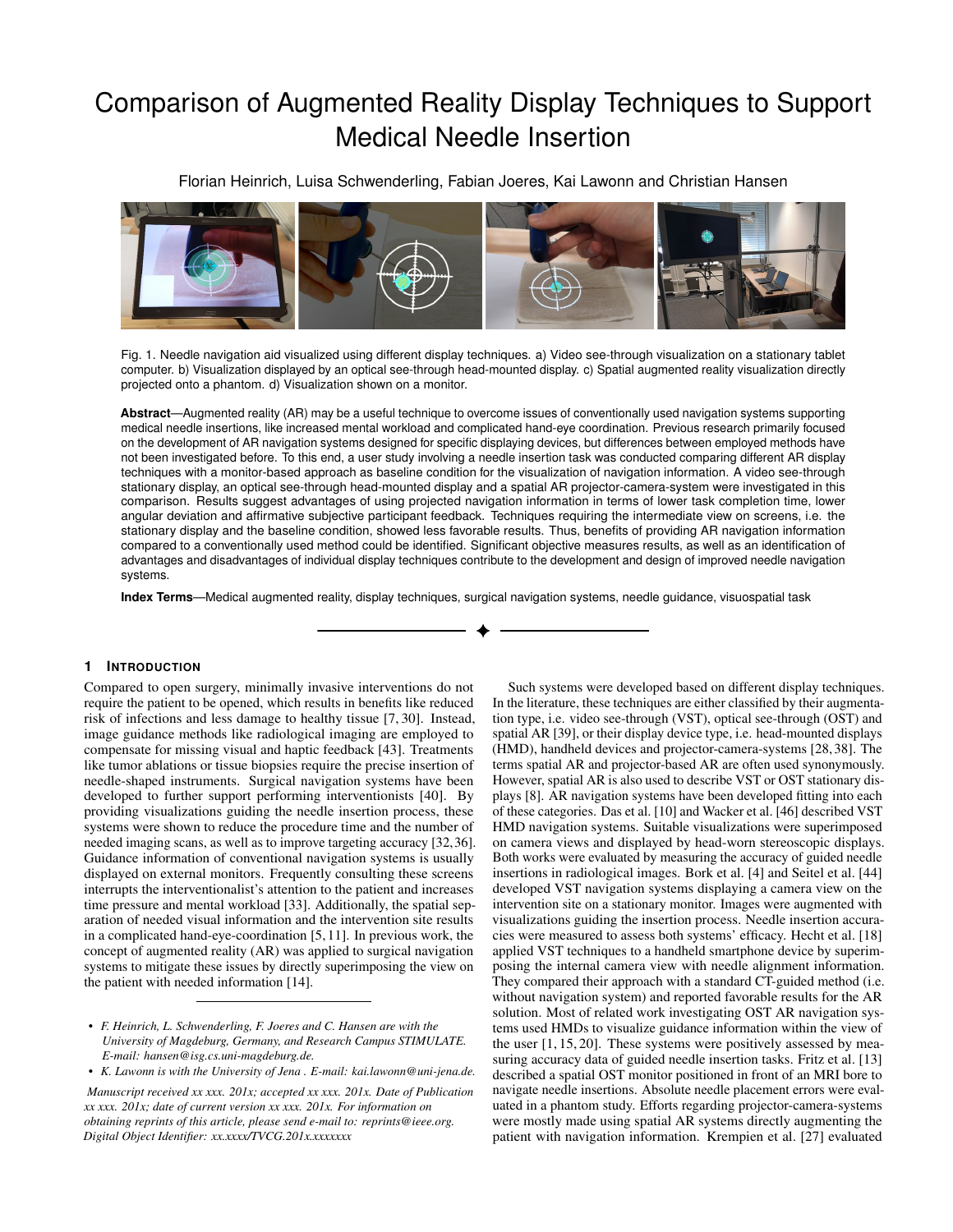such an approach in a clinical study measuring absolute instrument insertion accuracy. Mewes et al. [\[35\]](#page-8-14) described the integration of a spatial projector-camera-system into an MRI bore and Heinrich et al. [\[19\]](#page-8-15) evaluated different navigation visualizations for projected needle navigation. Gavaghan et al. [\[14\]](#page-7-3) developed a handheld projector to spatially augment the patient with navigation aids and assessed their approach qualitatively.

While these various navigation systems employing different types of AR display techniques were evaluated individually for visualizing instrument guidance information, a comparison between displaying systems was not conducted before in this domain. However, because of different displaying properties, user performance and perception may differ depending on used devices. In the literature, VST and OST HMDs have been compared for different use cases. Rolland et al. [\[42\]](#page-8-16) investigated these systems for medical visualization. They concluded, that OST devices experienced less real world input latency and occlusion, leading to better patient safety. However, VST devices enabled an improved view on the virtual content. Juan et al. [\[26\]](#page-8-17) evaluated VST and OST HMDs for animal phobia treatment and argued, that VST devices induced a greater sense of presence. Ballestin et al. [\[2\]](#page-7-10) investigated both display techniques' effects on the perception of the user's peripersonal space. In their experiments, the OST HMD enabled a better depth perception. A user study evaluating a broader set of device types was conducted by Hald et al. [\[17\]](#page-8-18). They compared a VST stationary display (i.e. a mounted tablet computer), an OST HMD, a projector-camera-system and a graphical overlay on a monitor for the visualization of sub-surface positions. In the experiment, a pointer tip had to be moved to these positions. The projection-based system achieved higher user satisfaction scores and required less task completion time. However, these results are not specific to applications in the medical domain.

This work aims at investigating similar effects for the visualization of AR needle navigation aids. To this end, a conventionally used monitor-based method is compared with a VST stationary display, an OST HMD and an spatial AR projector-camera-system. All systems were used to display the same navigation visualization. Effects of different registration accuracies were neglected measuring insertion accuracy using virtual tracking data instead of absolute positions of the real instrument. Moreover, no absolute targeting accuracy was measured. Instead, individual angular and depth deviation parameters were regarded to mitigate effects of unrealistically stiff needles and plastic phantom deformations. The resulting prototypes are presented in the supplemented video.

#### **2 MATERIAL AND METHODS**

A within-subject design user study was conducted to investigate effects of different display techniques on user performance in navigated needle insertion tasks. In the following, details and rationales of the experiment are given.

#### **2.1 Apparatus**

All prototypes have been developed using the game engine Unity (Unity Technologies, USA). Needle positioning data was calculated by a separate base application using optical tracking data (fusionTrack 500, Atracsys LLC, Switzerland). This data was registered to a common world coordinate system using fiducial markers at a known position. During the study, needles were inserted into a human torso phantom filled with candle gel covered by a paper towel. A digital surface scan in the world coordinate system was acquired using a photogrammetric measurement system (ProjectionTools, domeprojections.com GmbH, Germany). Subsequently rendered navigation visualizations were based on intersection calculations between this surface and the instrument tracking data. Needed information was transmitted wirelessly to the respective output devices.

To guide the needle insertion process, a crosshairs-shaped visualization was adapted. The concept was evaluated best for projector-based AR by Heinrich et al. [\[19\]](#page-8-15) and is also used by commercially available monitor-based navigation systems [\[40\]](#page-8-2). [Fig. 2](#page-2-0) illustrates the navigation aid. The center of the crosshairs marks the planned insertion site. A



<span id="page-2-0"></span>Fig. 2. Navigation visualization. A colored circle (blue border) represents needle orientation accuracy. Insertion depth is encoded by the radius of the circular filling. From left to right the orientation gets improved and the needle is inserted further. The last image shows a needle being inserted too far.

small circular glyph, representing the needle handle, encodes needle orientation information. The glyph needs to be aligned at the crosshairs center for the instrument to be oriented correctly. By inserting the needle, a circular filling increases in diameter, thus representing insertion depth. When the filling completes the crosshairs grid, the needle tip is as close to the planned target position as possible based on the current instrument orientation. Angle and depth accuracies were additionally mapped to the colors of the respective indicators. In contrast to Heinrich et al. [\[19\]](#page-8-15), these colors were based on a single hue color scale with varying luminance levels instead of using a traffic light metaphor with multiple hues, because quantitative ordered data, e.g. accuracy values, is better encoded by saturation or luminance color channels than by the hue channel [\[37\]](#page-8-19). Discrete colors were assigned to four accuracy levels defined by the thresholds  $15 \text{ mm}$  /  $4.5^{\circ}$ ,  $3.33 \text{ mm}$  /  $1^{\circ}$  and  $1 \text{ mm}$  /  $0.3^{\circ}$ .

#### **2.2 Display Techniques**

For this work, three AR display techniques were selected based on combinations of classifications by augmentation type [\[39\]](#page-8-6) and display device type [\[38\]](#page-8-8), that are most commonly used in related work. Handheld devices were not included in this experiment, because they are less comparable to the other device types due to one hand being occupied. This may restrict movement ergonomics and complicate switching the instrument between hands.

#### 2.2.1 Video See-Through AR: Stationary Display

In related work, different device types were used for VST AR navigation systems. For this experiment, a stationary display approach was selected, because VST HMDs were already evaluated as less well suited in the medical domain compared to OST HMDs [\[42\]](#page-8-16) and handheld devices were excluded for the study. Similar to the work of Marien et al. [\[34\]](#page-8-20), a tablet computer was mounted obliquely above the phantom with its front facing camera capturing the insertion site (see [Fig. 3\)](#page-3-0). Based on wirelessly received needle positioning information, the navigation visualization was rendered perspectively correctly at the respective planned insertion positions, which is shown in Fig. 1a). This was realized by an initial registration step using the Vuforia AR SDK (PTC Inc., USA) to track an image marker placed on the phantom. The marker was attached to a reference frame including fiducial markers tracked by the optical tracking camera, thus enabling the calculation of needed coordinate transformations. Because of a fixed mounting position, this step needed to be performed only once at program start. A transparency effect was applied to the virtual rendering before superimposing the camera view, to facilitate the perception of the real instrument.

#### 2.2.2 Optical See-Through AR: Head-Mounted Display

Most of the past approaches on developing OST AR navigation systems concentrated on using HMDs. Therefore, this display technique was also included in the experiment. Qian et al. [\[41\]](#page-8-21) compared different OST HMDs for surgical interventions and concluded, that the mixed reality glasses Microsoft HoloLens (first generation) were best suited among evaluated devices. Hence, this work's OST prototype was also developed for this device. Wirelessly received instrument tracking data was transformed into the HoloLens' coordinate system using a similar approach as for the tablet computer. The Vuforia AR SDK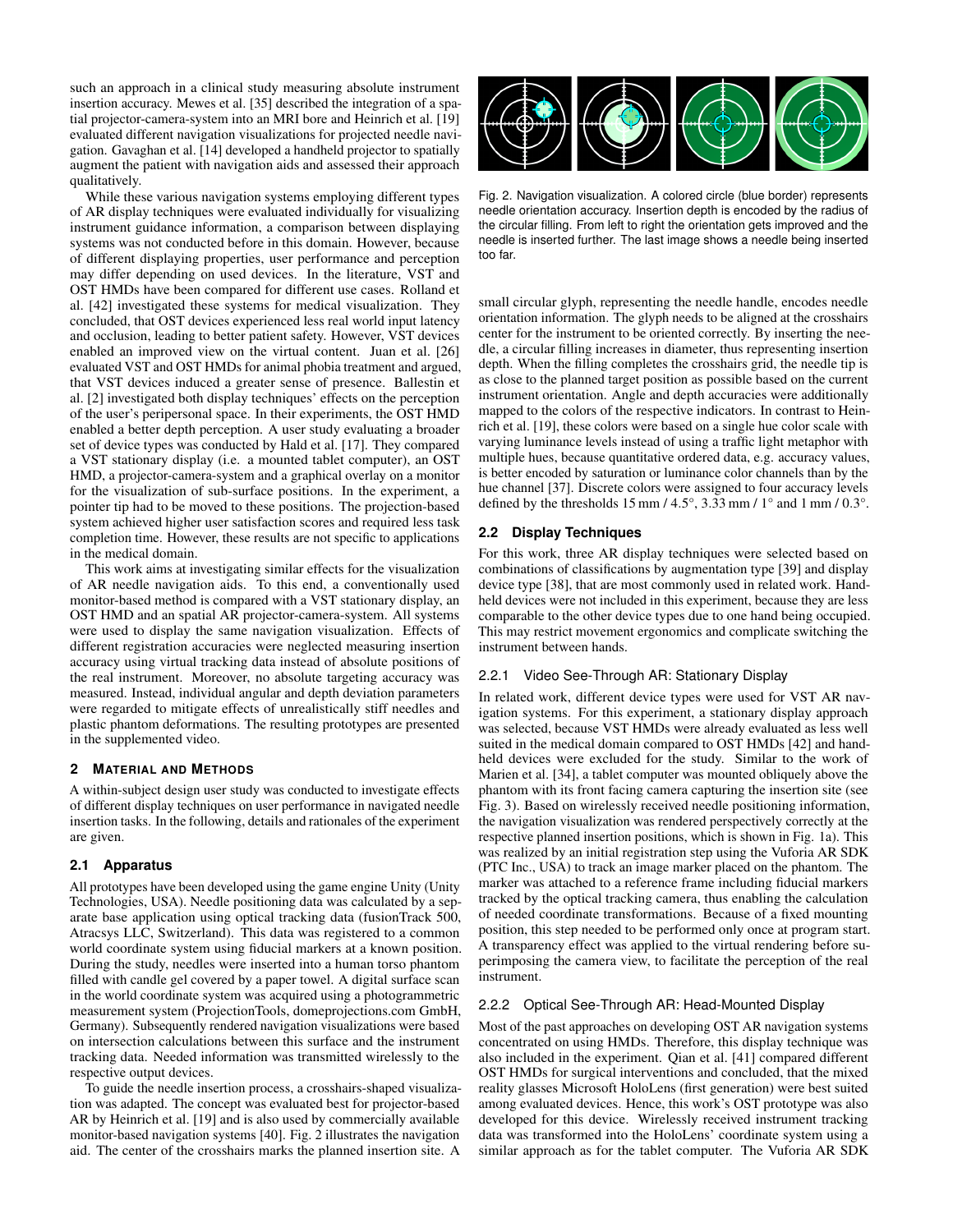

Fig. 3. Study apparatus. VST tablet computer, OST HMD, projectorcamera-system and monitor were used to display navigation aids. An optical tracking camera was used to obtain needle position data and for phantom registration. Only the projector opposite from the participant was used (top left image corner).

<span id="page-3-0"></span>detected the image marker on the reference frame including fiducial optical tracking markers and calculated its transformation matrix in the HoloLens' space. Because of the known relations between both markers on the reference frame, a transformation between HoloLens and world coordinate system could then be calculated. The registration step needed to be performed only once at program start because of the AR glasses' self-localization algorithms [\[45\]](#page-8-22). Respective navigation visualizations could then be rendered at the correct positions on the phantom. The HoloLens' brightness value was adjusted to amplify the device-specific transparency effect of rendered contents, so that the held needle was not occluded. Fig. 1b) shows a view through the OST HMD captured by Microsoft's Mixed Reality Capture software. The resulting image's transparency and brightness properties differ from the view actually perceived by the users.

#### 2.2.3 Spatial AR: Projector-Camera-System

Besides VST and OST AR display techniques, spatial AR projectorcamera-systems have been used, to visualize instrument navigation aids directly on the patient. Therefore, this type of technique was also investigated in this work's comparison. A projector (Barco F22 WUXGA, Barco GmbH, Germany) was mounted obliquely above the phantom's position (see left projector in [Fig. 3\)](#page-3-0). Its position and orientation was adjusted to minimize effects of self-shadowing by a user standing on the opposite side of the phantom. The projection system was calibrated with the same software used to obtain the phantom surface scan, resulting in intrinsic and extrinsic projector parameters in the world coordinate system. Using a projection mapping approach, navigation aids could then be projected directly onto the phantom, as visualized in Fig. 1 c).

#### 2.2.4 Non-AR: Monitor-Based Navigation System

Finally, a conventional monitor-based navigation approach was implemented to investigate differences between included AR prototypes and

a currently used method. In this condition, the navigation visualization was always shown at the center of a nearby positioned monitor (see Fig. 1d and [Fig. 3\)](#page-3-0). The used display was part of a commercially available surgical navigation system (CAS-ONE IR, Cascination AG, Switzerland). Thus, an authentic environment could be simulated. Because the planned insertion site could not be directly visualized by the crosshairs' center position using this method, the navigation aid was extended by a small cross indicating the extended needle tip position on the phantom's surface. That cross needed to be aligned at the crosshairs' center to find the correct insertion position.

#### **2.3 Tasks**

The experiments primary task was the insertion of a tracked needle instrument into a phantom. For this, visualized insertion position, angle and depth needed to be adhered as accurately as possible. These parameters were randomly generated before each trial. Insertion depth could range from 70 mm to 90 mm and insertion angles were selected between 65° and 90° at a randomized direction around the insertion position.

For each insertion, participants also needed to complete a visuospatial secondary task to assess mental workload. It was hypothesized, that participants would perform worse in this task, if needles were inserted under more demanding conditions, i.e. that display techniques would require the binding of less mental resources, if subjects were able to solve the secondary task more successful. To this end, a mental rotation task as described by Cooper and Shephard [\[9\]](#page-7-11) was adopted. Participants were presented a stimulus in form of a tilted alphanumeric character, that needed to be mentally rotated to an upright position to decide whether the character was displayed normally or mirror-reversed. When identifying normal characters, a button on a hand-held remote control needed to be pressed as quickly as possible. Stimuli appeared at a randomized time between 5 s and 15 s after the start of a trial or after the needle was already inserted further than 10 % of the planned insertion depth. They were saliently rendered left to the navigation aid in blue color on a white background. The set of displayed characters was derived from the work of Weiss et al. [\[47\]](#page-8-23). All stimuli were rotated by 120° in both directions to ensure similar task difficulties. [Fig. 4](#page-3-1) shows the resulting set of characters. The "4" was used for instructions only.

#### **2.4 Sample Design**

The experiment's tasks did not require specific clinical experience. Users proficient with conventional instrument navigation may even be biased towards these systems because of prior knowledge. However, a general medical background may be beneficial to understand the study's motivation and instructions and may lead to more profound participant feedback. Therefore, medical students were recruited for the user study.

#### **2.5 Variables**

The comparative user study was planned as a within-subject design single factor test. That factor was derived from the independent variable



<span id="page-3-1"></span>Fig. 4. Alphanumeric characters and orientations used for secondary task. Characters were rotated 120° in both directions and mirror-reversed vertically.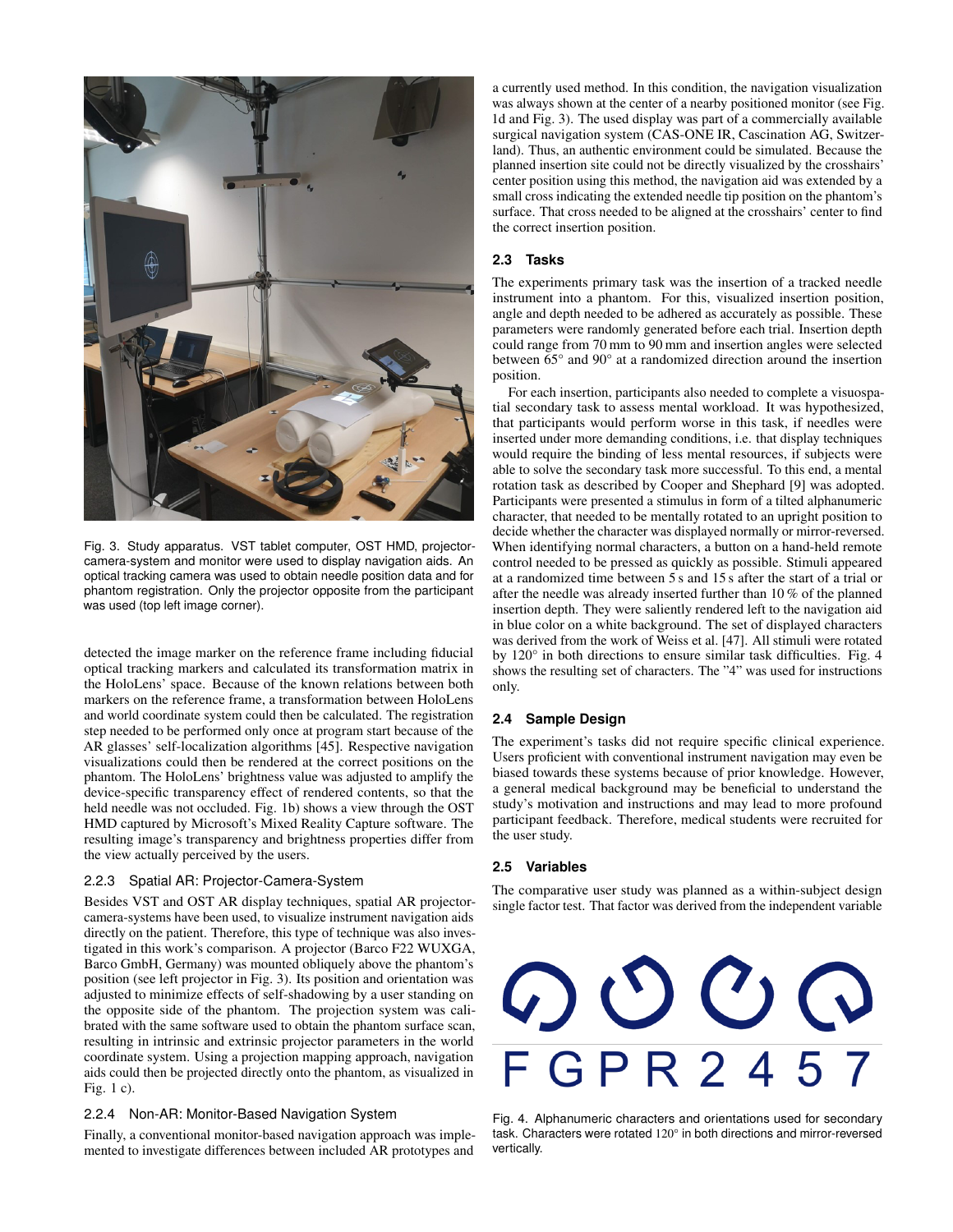*display technique* and consisted of four levels defined by the implemented navigation prototypes.

User performance of the primary task was measured by three dependent variables. First, the *task completion time* was ascertained. An examiner started and stopped time measurements, after participants signalized their readiness to begin and to have finished the insertion tasks respectively. Insertion accuracy was measured in two separate dimensions: *depth deviation* and *angular deviation*. Errors were analyzed independently to more specifically investigate effects of different display techniques on user performance. Depth deviation described how well participants followed the navigation visualizations insertion depth indicator. The variable was measured by calculating the absolute value of the difference between the optimal and current needle insertion depths. Values were recorded at the same time as time measurements stopped. Angular deviation measured how accurately participants adhered to the visualized insertion angle during each trial. Every 1 mm that the needle was inserted, the angle between the instrument main axis and the line connecting the actual insertion point and the target point was recorded. At the end of a trial, these data points were averaged. Values sampled at the first 5 % of the planned insertion depth were excluded from this calculation to avoid effects of large instrument movement during the initial finding of the correct insertion angle. All accuracy related calculations were based on tracking data only to reduce bias caused by prototype-dependent registration accuracy. For the same reason, deviations between planned and actual insertion positions were not investigated.

For the secondary task, a *reaction time* was measured, that was considered the time span between the appearance of the mental rotation stimulus and the time of the user-performed button press on the remote control. Consciously, only reaction times of trials with characters identified as normal (i.e. not mirror-reversed) were recorded, because reaction times reportedly differ between normal and mirror-reversed stimuli [\[9\]](#page-7-11). Additionally, in accordance with the literature, only correct responses were used for subsequent analyses [\[47\]](#page-8-23). Finally, false answers were accumulated to an *error count*.

#### **2.6 Procedure**

At the beginning of the experiment, participants' demographic data were recorded and they were instructed regarding the primary needle insertion task, the secondary mental rotation task and the study apparatus. Following, the first display technique was randomly selected and a training phase was commenced. There, detailed explanations about the active display approach were given (e.g. where the alphanumeric character will appear) and navigated needle insertions could be tested until participants felt confident to proceed. Then, three consecutive needle insertions were performed during which needed data was collected. Each insertion was accompanied with a mental rotation task. A randomized number between one and three of these tasks presented a normal (i.e. not mirror-reversed) character. Each distinct stimulus was shown no more than once. Individual trials were repeated, if the planned insertion position was missed by more than 15 mm because the extended insertion depth would otherwise no longer be comparable. A new character was randomly selected for repeated trials. After completing three proper needle insertions, the same procedure was repeated for the remaining three display techniques in randomized order. Only needed hardware was present during each trial (e.g. the tablet PC was removed if not in use). The experiment was concluded with a semistructured interview to obtain subjective user feedback. The inquiry included the following questions:

- Do you have any general comments or questions about the study, the task, or the navigation aid?
- Do you have general comments or questions about the display devices?
- Were there one or more display devices that you liked or disliked for this task?
- Did you notice anything positive or negative when you performed the task with the monitor?
- Did you notice anything positive or negative when you performed the task with the tablet?
- Did you notice anything positive or negative when you performed the task with the AR glasses?
- Did you notice anything positive or negative when you performed the task with the projector?
- Do you have any other questions or comments?

Questions related to specific devices were asked in the order in which the display techniques were evaluated. When appropriate, responses were followed up by specific inquiries.

#### **3 RESULTS**

This section presents the data and results of the conducted user study.

#### **3.1 Participants**

Twenty-one medical students (13 female) were recruited for the user study. Participants were 20 to 35 years old (median: 25 years) and had one to seven years of university experience (median: 5 years). None of the subjects reported any degree of color vision deficiency.

#### **3.2 Data Preparation**

After completing the study, mean values of dependent variable data were calculated with respect to separate display techniques for each participant individually, to counterbalance effects of repeated measures. Regarding the reaction time variable, only correct answers of normal stimuli were considered. This resulted in missing reaction time data for one experimental condition of three participants. Measured values of these participants were excluded from subsequent analyses regarding this variable because of elsewise incomplete data rows.

#### **3.3 Statistical Analyses**

This works null hypothesis were, that on average, there is no difference between investigated display techniques regarding: task completion time (H1<sub>0</sub>), depth deviation (H2<sub>0</sub>), angular deviation (H3<sub>0</sub>), reaction time  $(H4<sub>0</sub>)$  and error count  $(H5<sub>0</sub>)$ . Statistical tests were set up to establish the two-sided alternative hypotheses, that on average, the selection of display techniques has different effects on respective dependent variables (H1<sub>a</sub> - H5<sub>a</sub>).

Except for the error count, one-way within-subjects ANOVAs were conducted on the resulting data to investigate effects of the display techniques factor. A  $\chi^2$  goodness of fit test was applied to the accumulated error count variable. Results of the statistical analyses are summarized in [Table 1.](#page-5-0) [Fig. 5](#page-5-1) visualizes identified effects.

#### **3.4 Interpretation of Results**

Statistically significant effects were found regarding task completion time and angular deviation. Both variables indicate a similar ranking between the display techniques. Thus,  $H1<sub>0</sub>$  and  $H3<sub>0</sub>$  are rejected in favor of  $H1_a$  and  $H3_a$ , respectively. Using the projector-based AR approach required less task completion time and enabled the insertion of needles at more consistently good angles along the access path. The OST HMD method ranked second best for both variables. The monitorbased baseline condition shows the highest angular deviation. Using the VST stationary display resulted in similar high needle orientation errors and required the most amount of task completion time.

No statistically significant effects could be shown for the other variables. Therefore,  $H2_0$ ,  $H4_0$  and  $H5_0$  could not be rejected. However, trends in the descriptive data suggest benefits of the projector-based approach regarding depth deviation. Especially the VST AR condition shows a high amount of variance which may have influenced the respective ANOVA's results. For the secondary task, similar reaction times were achieved for all display techniques except for the OST HMD, for which users needed more time. The highest amount of errors were made in the baseline condition. This may indicate higher mental demand for these two experimental conditions. However, too few data was collected to draw reliable conclusions on these variables.

Potential explanations to the aforementioned observations may be found in the post-hoc interview results summarized in [Table 2.](#page-6-0) Similar responses were clustered and only statements with at least two mentions are reported. In addition to these results, most participants reported to have liked the projector-camera-system best for the needle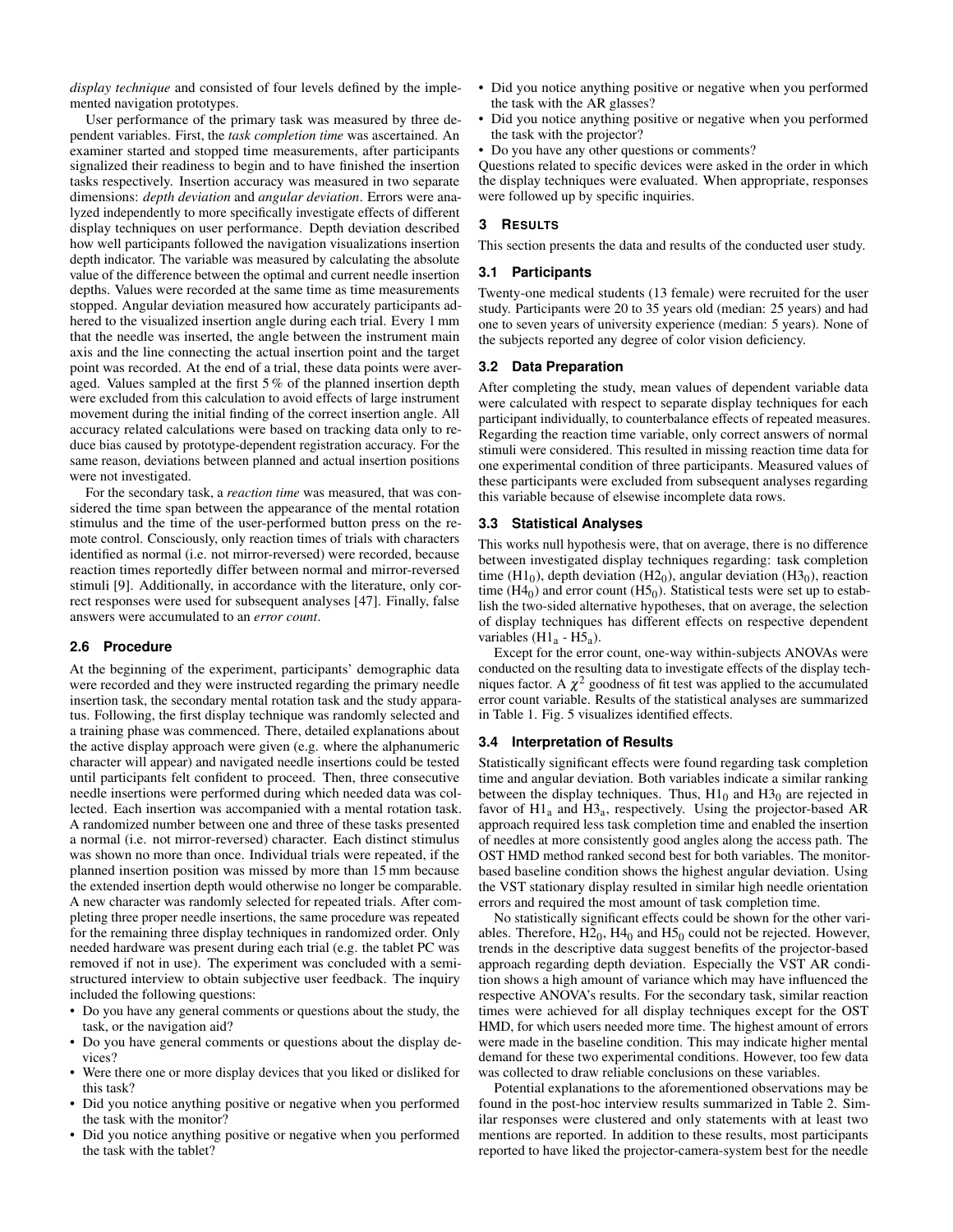<span id="page-5-0"></span>Table 1. Summary of the ANOVAs' results ( $\alpha$  < .05) and  $\chi^2$  goodness of fit test results on error count.

| Variable                    |       | $\sim$ |         | $\mathrm{Sig}$ |       | Effect | Figure    |
|-----------------------------|-------|--------|---------|----------------|-------|--------|-----------|
| <b>Task completion time</b> | 13.86 |        | < 0.001 | ∗              | 0.068 | Medium | Figure 5a |
| <b>Depth deviation</b>      | 0.43  |        | 0.732   |                | 0.012 | Small  | Figure 5b |
| <b>Angular deviation</b>    | 3.29  |        | 0.027   | ∗              | 0.075 | Medium | Figure 5c |
| <b>Reaction time</b>        | 0.37  |        | 0.772   |                | 0.016 | Small  | Figure 5d |
| <b>Error</b> count          |       |        | 0.572   |                |       |        | Figure 5e |



<span id="page-5-1"></span>Fig. 5. Effects of display techniques on: a) task completion time, b) depth deviation, c) angular deviation, d) reaction time, and e) error count. Error bars represent standard error. Statistical significance is represented by black bar outlines. (VST - Video see-through, OST - Optical see-through)

insertion task. Some subjects rated the OST HMD similar high. Only a few users preferenced the monitor-based approach, which was also emphasized as negative by a significant amount of participants. The VST stationary display method was rather disliked by most participants. These subjective rankings are consistent with the objective data and can also be explained by the interview results.

Participants were pleased with the directly augmented view on the insertion site provided by the projector-camera-system and the OST HMD, which, at least for the projector-based AR approach, resulted in the facilitation of hand-eye-coordination. This may have also affected user performance in these conditions. For the monitor-based method, the spatial separation of navigation information and the actual injection site was experienced as demanding. Expressed difficulties in correctly placing the needle and in hand-eye-coordination further indicate this impression and may explain higher task completion times and greater angular deviations. The stationary VST display has restricted the users' scope of mobility, which resulted in rare occasions of participants switching between hands to hold the instrument and may have thus contributed to the methods extended task completion time. Additionally, the users' perspective was not in accordance with the camera stream displayed on the tablet. Depth perception was also complicated due to the reduction of the otherwise perceived three-dimensional world on a two-dimensional screen. Thus, a directly augmented view on the insertion site, like achieved with the OST HMD or the projector-camerasystem, may not have been accomplished for this display technique

resulting in comparably worse results.

#### **4 DISCUSSION**

The subjective participant feedback revealed aspects of the study design, that may have influenced the experiment's outcomes. The spatially fixed position of the tablet computer partially restricted participant performance in the VST AR condition. This may have been avoided by allowing position adjustments during trials, which was ultimately decided against because of additionally induced workload being only present during this method. Moreover, the rationale for a constant display position was to create comparable experimental conditions between participants, which may have been compromised by different tablet computer postures.

The OST HMD approach was affected by the goggles's small field of view and contrast capabilities. The device selection was based on hardware used in related work and a user study comparing different OST HMDs [\[41\]](#page-8-21). However, different devices, e.g. the second generation of the Microsoft HoloLens, may have had provided better technical capabilities. Future work should, thus, investigate effects of different OST HMDs on guided needle insertion. Moreover, focal problems of the OST-HMD in use were reported in related work [\[20\]](#page-8-12). The issue is inherent to the HoloLens being designed for virtual content to be placed at 2 m distance. Closer objects are perceived in wrong focal plane which may cause perceptual issues. However, no participant reported any problems regarding this topic in our experiment. Yet, the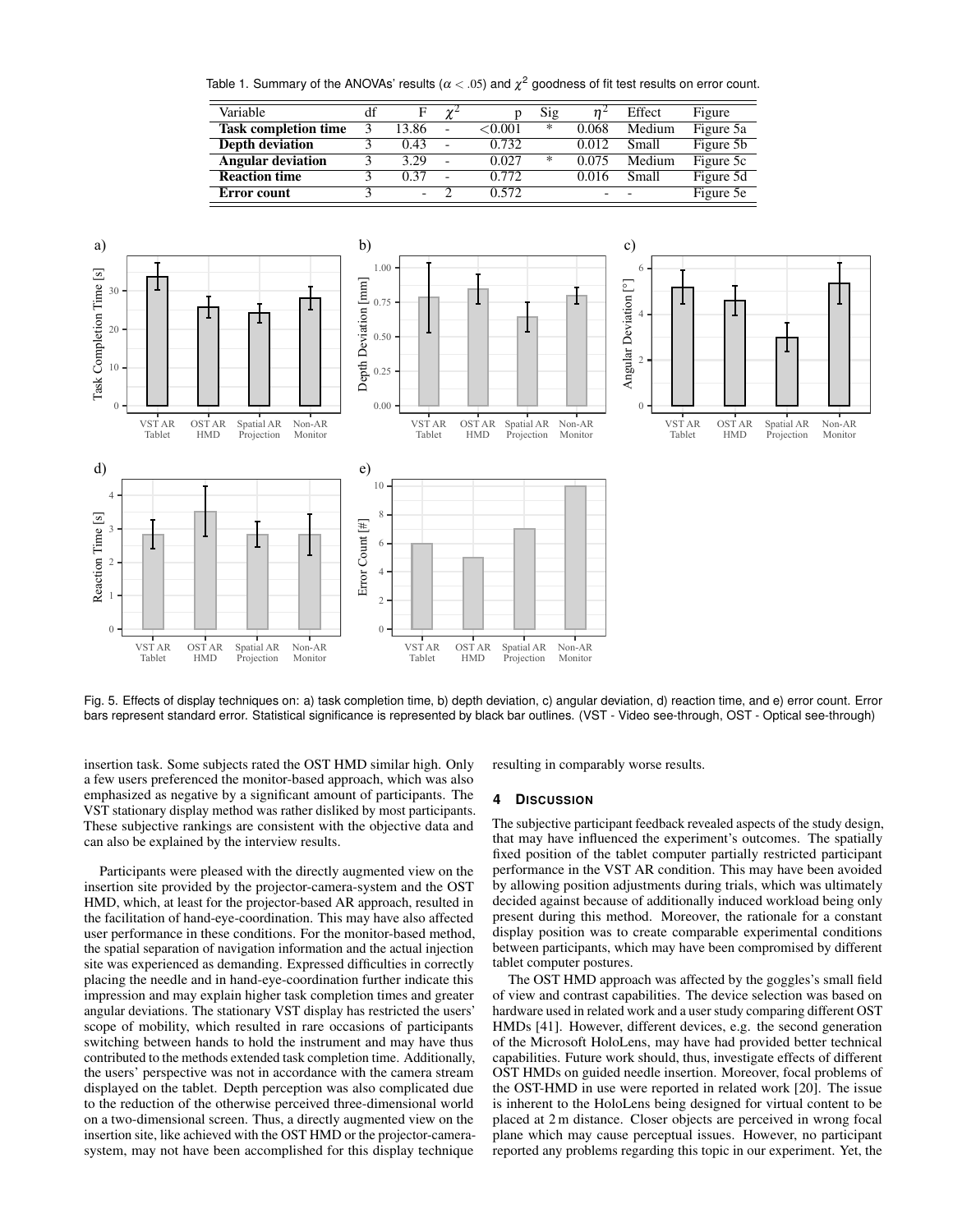<span id="page-6-0"></span>

|                    | Advantages                                                       | Disadvantages                                                                       |  |  |  |
|--------------------|------------------------------------------------------------------|-------------------------------------------------------------------------------------|--|--|--|
| <b>General</b>     | • Navigation aids were generally useful                          | • Secondary task was difficult                                                      |  |  |  |
| <b>Comments</b>    |                                                                  | • Using the optical tracking system was distracting                                 |  |  |  |
| VST AR:            | • Good color contrast and visualization sharpness                | • Hand was obscuring the insertion site on the video                                |  |  |  |
| <b>Tablet</b>      | • The video feed was useful                                      | • Fixed tablet position was restricting user performance<br>and view on the phantom |  |  |  |
|                    |                                                                  | • Users' perspective not in accordance with the tablet                              |  |  |  |
|                    |                                                                  | • Noticeable latency                                                                |  |  |  |
|                    |                                                                  | • AR visualization was obscuring the needle tip                                     |  |  |  |
|                    |                                                                  | • Depth perception was difficult                                                    |  |  |  |
| <b>OST AR:</b>     | • Combined view on AR visualization and phantom was              | • Sharpness of AR content was too low                                               |  |  |  |
| <b>HMD</b>         | useful                                                           | • Color contrasts were difficult to perceive                                        |  |  |  |
|                    | • Good image quality                                             | • Needed head position was exhausting                                               |  |  |  |
|                    | • Wearing the HMD was not disturbing                             | • The HMD's field of view was too small                                             |  |  |  |
|                    |                                                                  | • AR visualization was obscuring the needle tip                                     |  |  |  |
| <b>Spatial AR:</b> | • Combined view on AR visualization and phantom was              | • Projections were distorted due to surface deformations                            |  |  |  |
| Projector          | useful                                                           | • Worse color contrast and visualization sharpness                                  |  |  |  |
|                    | • High confidence in performance                                 | • Shadow of hand was occluding the projection                                       |  |  |  |
|                    | • AR Visualization facilitated hand-eye-coordination             |                                                                                     |  |  |  |
| Non-AR:            | • No hardware obstructed needle insertion process                | • Hand-eye-coordination was difficult                                               |  |  |  |
| <b>Monitor</b>     | • Good color contrast and visualization sharpness                | • Placing the needle at the insertion site was difficult                            |  |  |  |
|                    | • Looking at the monitor only did not influence perfor-<br>mance | • Spatial separation of navigation aid and insertion site<br>was demanding          |  |  |  |

issue may have been present and have, thus, unknowingly influenced the participants' performance outcomes.

Participants also reported problems of the shadow of their hand occluding the navigation visualization when using the projector-camerasystem. This problem is commonly associated with these systems and could be mitigated by including additional projectors. However, such multi-projector-systems need to be carefully calibrated to avoid artifacts caused by unaligned projections. Additionally, surface deformations caused by inserted needles would amplify this problem and have a greater image distortion effect. Therefore, only one projector was used in this study. Besides, it is believed, that partial visualization occlusions only had a marginal effect on user performance, that could be quickly resolved by repositioning the hand. Nonetheless, potential issues in future research could be mitigated by considering shadowless projection systems as presented by Hiratani et al. [\[23\]](#page-8-24), that require only one projector.

For both the OST HMD and the projector-camera-system impaired color perception was reported. The same color scale was employed for each device. However, different color reproduction was not regarded for the study. Because colors were used to indicate accuracy levels, this may have affected the results. Hence, more research is needed to identify suitable device-specific color scales. Moreover, effects of color correction algorithms could be explored. In the literature, such approaches were discussed for OST HMDs [\[25,](#page-8-25) [29\]](#page-8-26) and projection systems [\[16,](#page-7-12) [24\]](#page-8-27).

Furthermore, each implemented display technique exhibited different registration accuracy. This may have also influenced study outcomes. The effect was presumably greatest on needle positioning accuracy, which was not measured in this study. Yet, deviations from the planned insertion position prolonged the overall distance to the virtual target and, therefore, the insertion depth. This may have influenced task completion time data. However, this potential effect is believed to be marginal because of trial repetitions in case of too large positioning deviation.

Positioning deviations may also be influenced by device-related causes other than registration accuracy. For instance, participants reported problems finding the correct insertion position using the VST AR approach because of complicated depth perception. Similar effects would be worth of being investigated to determine which display technique is the most suitable to indicate the planned insertion site. Yet, such an analysis would require comparable registration results, which should be accomplished in future research.

Likewise, a future analysis of absolute targeting accuracy may yield important research findings. In this work, this accuracy measure was rejected in favor of separate angular and depth deviation parameters, because of the following rationale: Participants were instructed to maintain a stable and correct insertion angle during each needle insertion. Nonetheless, the implemented study apparatus, i.e. needle and phantom, allowed for only partially restricted angular adjustments throughout the task. This resulted in the possibility to reach the target position even if the angle was wrong for most of the time, by just applying more force and rotating the needle around the handle position rather than the surface intersection site, thus, shifting the needle away from the insertion site and partially destroying the candle gel of the phantom. Such corrections would not be possible in real interventions, where flexible needles would just bend or surgical targets would be pushed aside. Therefore, the insertion angle over time and the set insertion depth seemed to be more expressive measures to assess user errors for our study. Using such flexible needles and more realistic targets, future research may obtain expressive absolute targeting accuracy results. Resulting complicated needle tip tracking could be solved by implementing similar sensors as described by Lin et al. [\[31\]](#page-8-28).

Hald et al. [\[17\]](#page-8-18) conducted a similar experiment, in which a comparable set of display devices have been compared in a general sub-surface pointing task. Compared to this work's experiment, only low-depth insertions were required and targets were displayed as red circles. Hence, no navigation visualization was used. Yet, Hald et al. [\[17\]](#page-8-18) could report similar results in terms of the projector-based method achieving best task completion time results and being the subjectively preferred method. This indicates that our findings are in accordance with the literature, and may, to some extent, be transferred to other pointing task-related research areas outside of the medical domain. However, this would require extended research.

No significant results could be shown regarding the secondary task. Participants generally commented on this task to be difficult. This may indicate, that it was, unlike intended, not completed while simultaneously inserting the needle. Instead, participants may have interrupted the primary task in favor of observing the mental rotation stimulus, thus resulting in similar reaction times and error rates. The selected character rotation angle may have also been too difficult resulting in more attention needed. Likewise, the timing of stimulus appearance was chosen, so that participants would have to perform the secondary task during the process of finding the insertion position and angle. This sub-task was believed to be the most mentally demanding. Presenting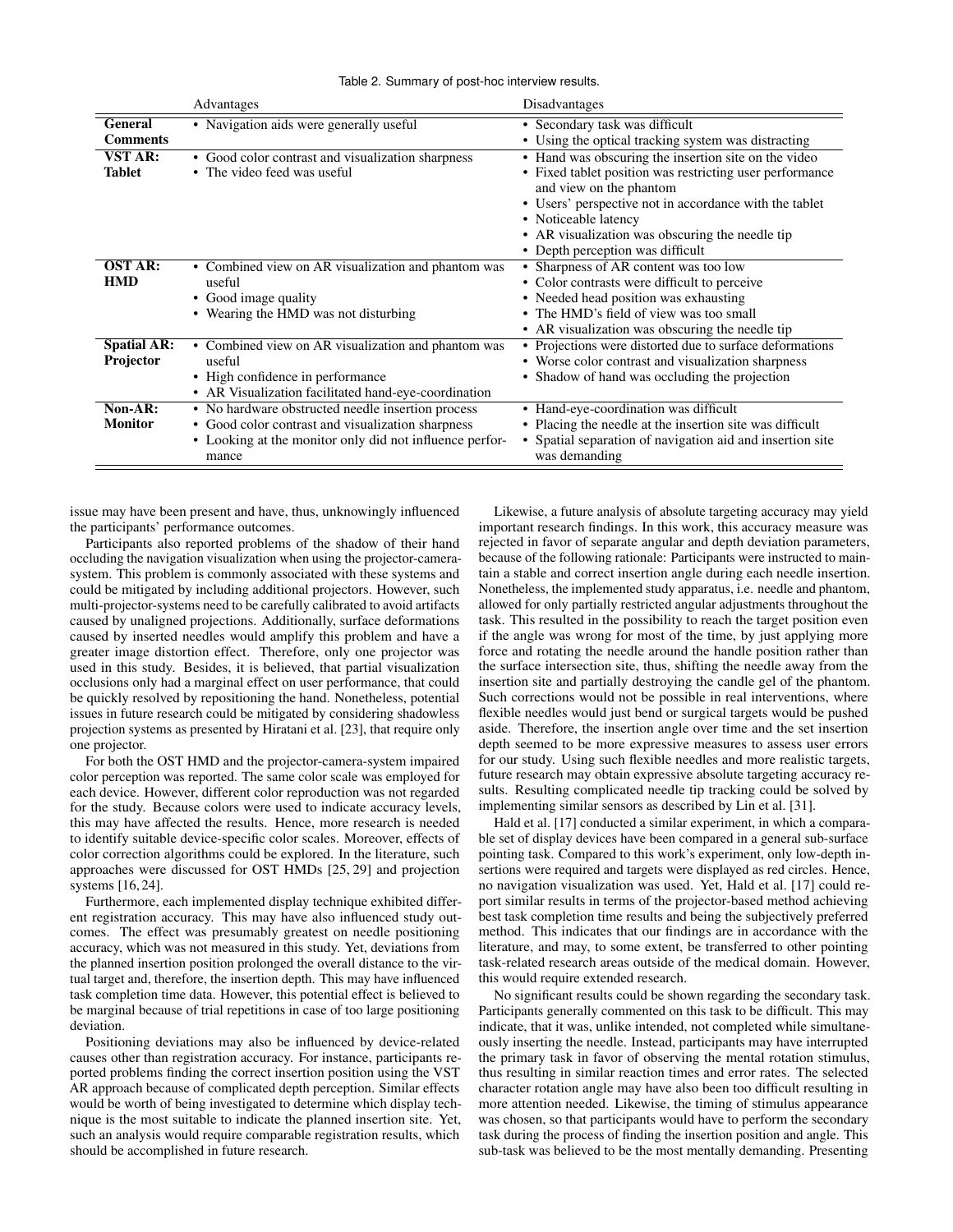the characters at later times may have yielded different results. Moreover, more expressive results could have been obtained by an increased number of repetitions. Therefore, future research should investigate different means of assessing mental workload during guided needle insertions.

[Table 2](#page-6-0) conveys informative insights into subjective participant feedback. We decided against using standardized, quantitative questionnaires, like the system usability scale [\[6\]](#page-7-13), in favor of conducting a semi-structured interview. We chose this method because we wanted to investigate the specific issues that participants experienced with the different methods, rather than condensing the perceived usability into a number. According to Faulkner [\[12\]](#page-7-14), 15 participants are enough to reproducibly identify most flaws in a user interface. Specific wordings for clusters and labels might differ, if the analysis was conducted by a different team, but we believe that the general findings from this activity are reproducible and expressive and, thus, are a meaningful scientific contribution to this work.

A two-dimensional navigation aid was selected to visualize planned insertion data. Related work also implemented different techniques, which may have resulted in varying outcomes. For example, threedimensional access paths have been displayed, on which the needles needed to be aligned [\[15,](#page-7-8) [20\]](#page-8-12). Especially devices with stereoscopic displaying capabilities (e.g. the used OST HMD or stereoscopic projectors) may benefit more from these navigation concepts than from the implemented one. However, three-dimensional visualizations may not be suitable for monoscopic displays (e.g. the tablet computer or the projector-camera-system), which is why a flat concept was selected for this study.

Handheld devices were excluded for this work due to the additional occupation of one hand being considered too restricting compared to the investigated display techniques. Yet, such an approach may have been advantageous compared to the stationary VST implementation because of freely adjustable display positions. Hecht et al. [\[18\]](#page-8-11) presented a smartphone-based handheld navigation solution and revealed favorable results of their technique compared to a standard CT-guided method. Future studies may thus benefit from examining similar approaches.

Herrlich et al. investigated different alternatives to the conventional monitor-based approach. One approach mounted a small display directly on the instrument and was used to display a similar navigation aid as implemented in this work [\[22\]](#page-8-29). Another work used a flexible thin display that could be attached to the patient's body [\[21\]](#page-8-30). Both methods were shown to improve task load and usability compared to a standard monitor-based approach. Although these techniques may not be considered as augmented reality, they describe navigation solutions of interest worth analyzing in future comparisons.

Additionally, only visual displays were considered in this work. However, related work also described the implementation of auditory displays to support medical needle insertions [\[3,](#page-7-15) [4\]](#page-7-6). As these could also be considered AR display techniques, future work may also benefit from investigating differences between such methods and implemented approaches.

#### **5 CONCLUSION**

This work attempted to close a gap in the research domain of AR supported medical needle placement, by investigating the performance of different AR display techniques and a clinically used monitor-based approach in a simulated needle insertion task for the first time. Navigation visualizations were implemented on a VST stationary display, an OST HMD and a spatial AR projector-camera-system. Performance was determined by task completion time, insertion accuracy, mental demand and subjective feedback.

Results of the user study indicate advantages of directly augmenting the view on the insertion site with navigation aids in contrast to requiring the intermediate view on screens. Especially the projectorbased AR approach yielded the least amount of task completion time and angular deviation. According to subjective feedback, hand-eyecoordination would especially benefit from employing suitable AR displays. Monoscopic VST displays are not recommended because of induced depth perception problems.

In conclusion, advantages of projector-based and OST HMD AR navigation systems compared to monitor-based methods could be shown and related open research questions were determined. Results contribute to the development and design of improved needle navigation systems. Future work should focus on improving favored investigated methods regarding issues identified in this study.

#### **ACKNOWLEDGMENTS**

This work was funded by the German Research Foundation (HA 7819/1- 2 & LA 3855/1-2).

#### **REFERENCES**

- <span id="page-7-7"></span>[1] C. A. Agten, C. Dennler, A. B. Rosskopf, L. Jaberg, C. W. Pfirrmann, and M. Farshad. Augmented Reality-Guided Lumbar Facet Joint Injections. *Investigative Radiology*, 53(8):495–498, 2018.
- <span id="page-7-10"></span>[2] G. Ballestin, F. Solari, and M. Chessa. Perception and action in peripersonal space: A comparison between video and optical see-through augmented reality devices. In *Proc. of International Symposium on Mixed and Augmented Reality Adjunct (ISMAR-Adjunct)*, pp. 184–189. IEEE, 2018.
- <span id="page-7-15"></span>[3] D. Black, J. Hettig, M. Luz, C. Hansen, R. Kikinis, and H. Hahn. Auditory feedback to support image-guided medical needle placement. *International Journal of Computer Assisted Radiology and Surgery*, 12(9):1655–1663, 2017.
- <span id="page-7-6"></span>[4] F. Bork, B. Fuers, A.-K. Schneider, F. Pinto, C. Graumann, and N. Navab. Auditory and visio-temporal distance coding for 3-dimensional perception in medical augmented reality. In *Proc. of International Symposium on Mixed and Augmented Reality*, pp. 7–12. IEEE, 2015.
- <span id="page-7-1"></span>[5] P. Breedveld, H. Stassen, D. Meijer, and L. Stassen. Theoretical background and conceptual solution for depth perception and eye-hand coordination problems in laparoscopic surgery. *Minimally Invasive Therapy & Allied Technologies*, 8(4):227–234, 1999.
- <span id="page-7-13"></span>[6] J. Brooke. Sus: a "quick and dirty'usability. *Usability evaluation in industry*, p. 189, 1996.
- <span id="page-7-0"></span>[7] J. F. Buell, M. T. Thomas, S. Rudich, M. Marvin, R. Nagubandi, K. V. Ravindra, G. Brock, and K. M. McMasters. Experience with more than 500 minimally invasive hepatic procedures. *Annals of surgery*, 248(3):475– 486, 2008.
- <span id="page-7-4"></span>[8] J. Carmigniani, B. Furht, M. Anisetti, P. Ceravolo, E. Damiani, and M. Ivkovic. Augmented reality technologies, systems and applications. *Multimedia Tools and Applications*, 51(1):341–377, 2011.
- <span id="page-7-11"></span>[9] L. A. Cooper and R. N. Shepard. The time required to prepare for a rotated stimulus. *Memory & Cognition*, 1(3):246–250, 1973.
- <span id="page-7-5"></span>[10] M. Das, F. Sauer, U. J. Schoepf, A. Khamene, S. K. Vogt, S. Schaller, R. Kikinis, E. vanSonnenberg, and S. G. Silverman. Augmented reality visualization for CT-guided interventions: system description, feasibility, and initial evaluation in an abdominal phantom. *Radiology*, 240(1):230– 235, 2006.
- <span id="page-7-2"></span>[11] Z. Fan, L. Ma, Z. Liao, X. Zhang, and H. Liao. Three-dimensional imageguided techniques for minimally invasive surgery. In *Handbook of Robotic and Image-Guided Surgery*, pp. 575–584. Elsevier, 2020.
- <span id="page-7-14"></span>[12] L. Faulkner. Beyond the five-user assumption: Benefits of increased sample sizes in usability testing. *Behavior Research Methods, Instruments, & Computers*, 35(3):379–383, 2003.
- <span id="page-7-9"></span>[13] J. Fritz, P. U-Thainual, T. Ungi, A. J. Flammang, N. B. Cho, G. Fichtinger, I. I. Iordachita, and J. A. Carrino. Augmented reality visualization with image overlay for MRI-guided intervention: accuracy for lumbar spinal procedures with a 1.5-T MRI system. *American Journal of Roentgenology*, 198(3):W266–W273, 2012.
- <span id="page-7-3"></span>[14] K. Gavaghan, T. Oliveira-Santos, M. Peterhans, M. Reyes, H. Kim, S. Anderegg, and S. Weber. Evaluation of a portable image overlay projector for the visualisation of surgical navigation data: phantom studies. *International Journal of Computer Assisted Radiology and Surgery*, 7(4):547–556, 2012.
- <span id="page-7-8"></span>[15] J. T. Gibby, S. A. Swenson, S. Cvetko, R. Rao, and R. Javan. Headmounted display augmented reality to guide pedicle screw placement utilizing computed tomography. *International Journal of Computer Assisted Radiology and Surgery*, 14(3):525–535, 2019.
- <span id="page-7-12"></span>[16] A. Grundhöfer and D. Iwai. Robust, error-tolerant photometric projector compensation. *IEEE Transactions on Image Processing*, 24(12):5086– 5099, 2015.